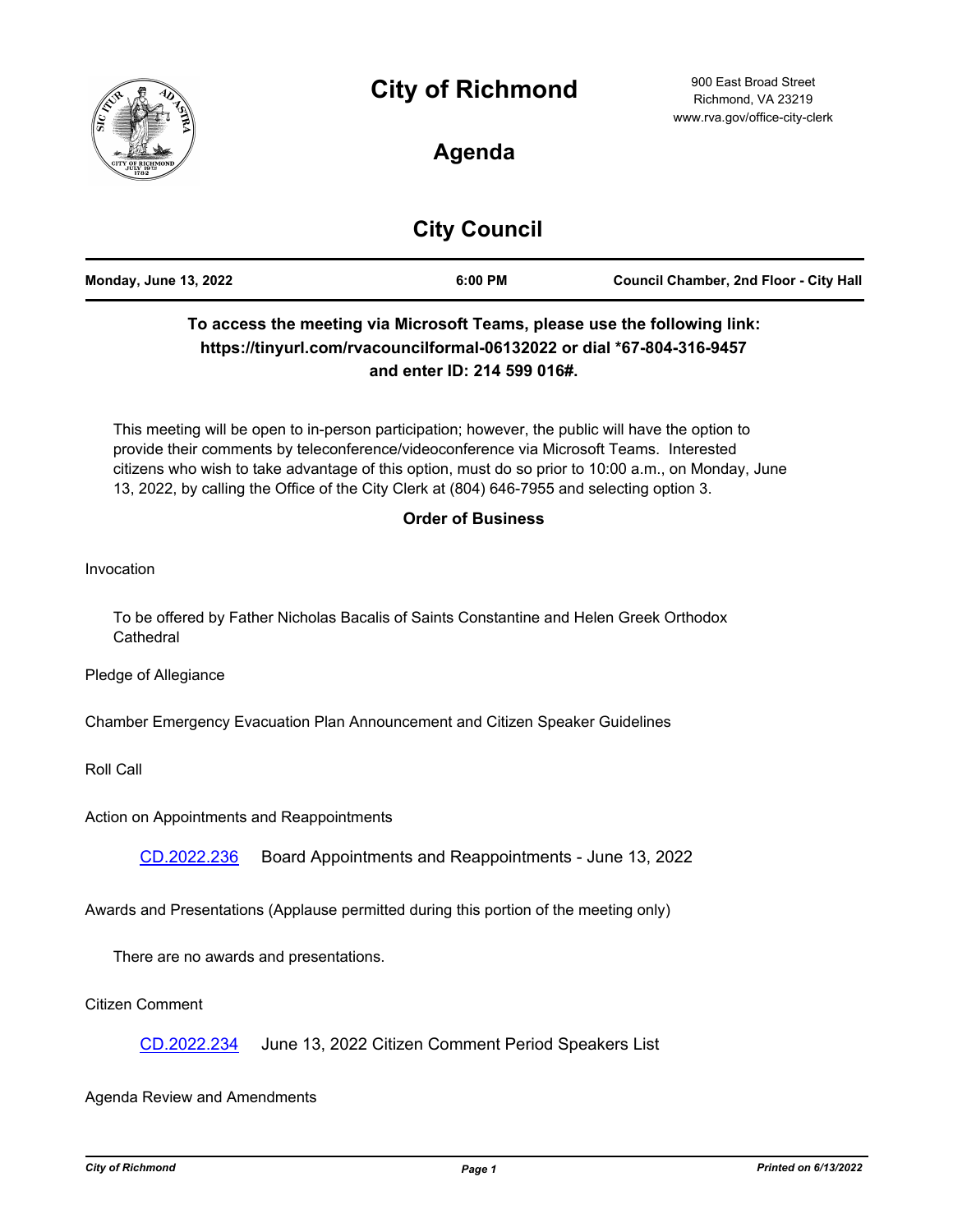Action Items (Consent Agenda)

Action Items (Regular Agenda and Motions)

Approval of Minutes of Previous Meetings

[CD.2022.148](http://richmondva.legistar.com/gateway.aspx?m=l&id=/matter.aspx?key=31925) FY 2023 Budget Work Session Minutes

[CD.2022.224](http://richmondva.legistar.com/gateway.aspx?m=l&id=/matter.aspx?key=32202) May 23, 2022 Informal Meeting Minutes

[CD.2022.227](http://richmondva.legistar.com/gateway.aspx?m=l&id=/matter.aspx?key=32230) May 23, 2022 Formal Meeting Minutes

Introduction of Ordinances and Resolutions

Reports or Announcements by Members of the Council

Adjournment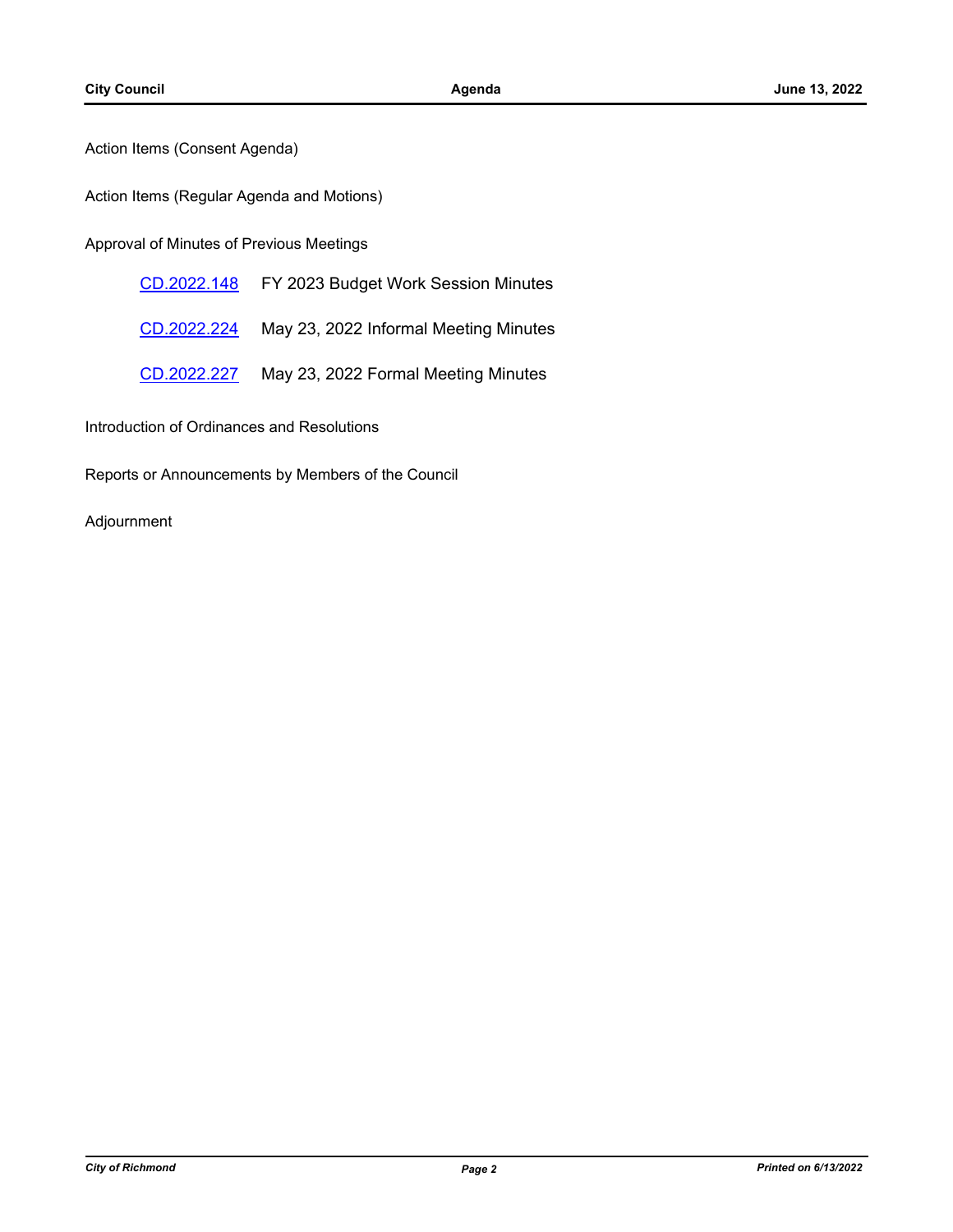City Council is Richmond City's local legislative body and is composed of one council representative elected from each of the city's nine voter districts. Council members are elected to serve a four year term of office. Council elects one of its own to serve as the president and presiding officer for a two year term.

#### **Time and Place of Meetings**

The public is invited and encouraged to attend and participate in the City Council meetings. The City Council meets in the City Hall second floor Council Chamber, in informal work session at 4:00 p.m., and in formal session at 6:00 p.m., on the second and fourth Monday during the months of January, February, March, April, May, June and September and only on the second Monday during the months of October, November and December. In the month of July, one such meeting is held on the fourth Monday of the month and in the month of August, no such meetings are held. All meetings of the Council are open to the public.

#### **Citizen Comment Period**

The Citizen Comment Period is an opportunity for citizens to address Council concerning the services, policies and affairs of the city and to discuss issues not on the agenda for the business meeting; however, you must schedule your appearance with the Office of the City Clerk no later than 12:00 noon on the date of the meeting. Each speaker is generally allotted three (3) minutes to make comments.

#### **Guidelines for Citizen Participation\***

The maximum time allotted to persons speaking to any matter under consideration by the Council shall not exceed thirty (30) minutes for proponents and thirty (30) minutes for opponents.

Speakers should state their full legal name, any organization(s) they represent and any economic or professional relationship(s) that would benefit by the adoption of the paper(s) they are addressing.

Speakers are not permitted to address or question the Council Chief of Staff, the City Attorney, the City Clerk, or any staff member directly. Questions should be directed to the President who may, at his/her discretion, solicit a response.

Applause is permitted during the "Awards and Presentations" period only.

Persons speaking regarding agenda items are generally limited to three (3) minutes; however, no individual from the public may speak for more than ten (10) minutes total during the business meeting.

Citizens may express their views in writing in lieu of an oral presentation.

Reasonable accommodations will be made for persons with a disability. Citizens are encouraged to contact the City Clerk's Office at 804-646-7955 for a "Request for Reasonable Accommodation" form, which must be completed to receive assistance.

\* The full text of the Council's Rules of Procedure is available on the City Clerk's website at www.rva.gov/office-city-clerk or in the Office of the City Clerk located in City Hall at 900 East Broad Street, Suite 200.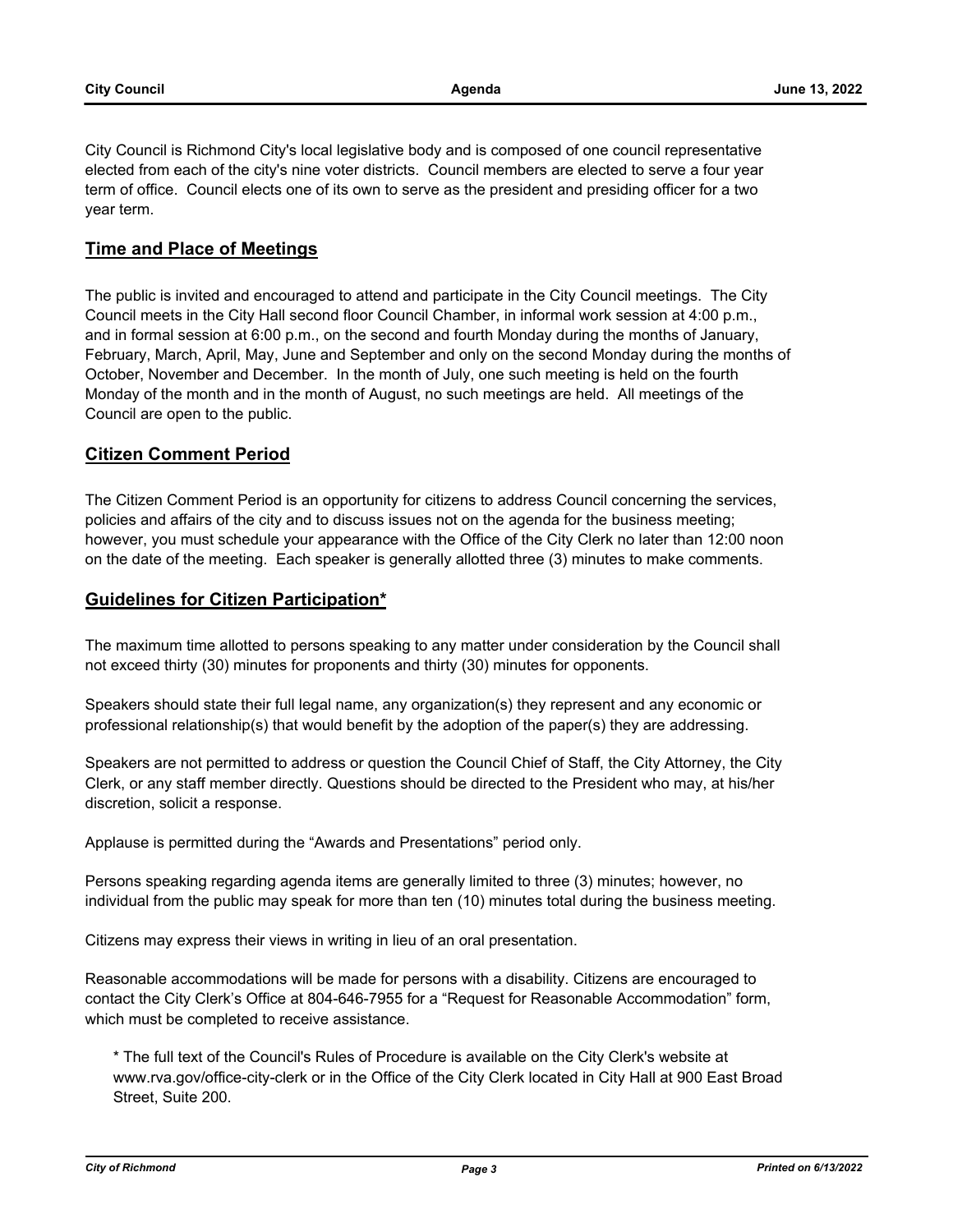#### **THE CONSENT AGENDA**

Items listed on the Consent Agenda are considered routine and non-controversial. The Consent Agenda provides a method for the expeditious handling of items that do not require discussion and will be approved unanimously by a single roll-call vote of the Council.

The public may speak to any item on the Consent Agenda when the public comment period is announced by the President.

| 1. | <u>ORD.</u><br>2022-054 | To amend and reordain City Code § 2-1105, concerning the Aging and<br>Disabilities Advisory Board, for the purpose of modifying the membership<br>composition of such Board to specify that one member shall be a member<br>at-large and one member shall be an employee of the City's Office of the<br>Deputy Chief Administrative Officer for Human Services with program<br>manager duties. |                                                             |                                                                                     |  |  |  |
|----|-------------------------|------------------------------------------------------------------------------------------------------------------------------------------------------------------------------------------------------------------------------------------------------------------------------------------------------------------------------------------------------------------------------------------------|-------------------------------------------------------------|-------------------------------------------------------------------------------------|--|--|--|
|    | Patrons:                |                                                                                                                                                                                                                                                                                                                                                                                                | Vice President Robertson and Ms. Lambert                    |                                                                                     |  |  |  |
|    |                         | To be continued to Monday, June 27, 2022<br><b>Legislative History</b>                                                                                                                                                                                                                                                                                                                         |                                                             |                                                                                     |  |  |  |
|    |                         | 2/28/22                                                                                                                                                                                                                                                                                                                                                                                        | <b>City Council</b>                                         | introduced and referred to the Governmental<br><b>Operations Standing Committee</b> |  |  |  |
|    |                         | 3/23/22                                                                                                                                                                                                                                                                                                                                                                                        | <b>Governmental Operations</b><br><b>Standing Committee</b> | recommended for continuance to the City<br>Council                                  |  |  |  |
|    |                         | 3/28/22                                                                                                                                                                                                                                                                                                                                                                                        | <b>City Council</b>                                         | continued and referred back to the<br>Governmental Operations Standing<br>Committee |  |  |  |
|    |                         | 5/9/22                                                                                                                                                                                                                                                                                                                                                                                         | <b>City Council</b>                                         | continued and referred back to the<br>Governmental Operations Standing<br>Committee |  |  |  |
|    |                         | 5/25/22                                                                                                                                                                                                                                                                                                                                                                                        | <b>Governmental Operations</b><br><b>Standing Committee</b> | recommended for continuance to the City<br>Council                                  |  |  |  |
| 2. | ORD.<br>2022-094        | To authorize the special use of the property known as 1203 East<br>Brookland Park Boulevard for the purpose of a mixed-use building<br>containing up to 43 dwelling units, upon certain terms and conditions.<br>(6th District)                                                                                                                                                                |                                                             |                                                                                     |  |  |  |
|    | <b>Patrons:</b>         | Mayor Stoney (By Request)                                                                                                                                                                                                                                                                                                                                                                      |                                                             |                                                                                     |  |  |  |
|    |                         | To be continued to Monday, June 27, 2022                                                                                                                                                                                                                                                                                                                                                       |                                                             |                                                                                     |  |  |  |
|    |                         | <b>Legislative History</b>                                                                                                                                                                                                                                                                                                                                                                     |                                                             |                                                                                     |  |  |  |
|    |                         | 3/14/22                                                                                                                                                                                                                                                                                                                                                                                        | <b>City Council</b>                                         | introduced and referred to the Planning<br>Commission                               |  |  |  |
|    |                         | 4/4/22                                                                                                                                                                                                                                                                                                                                                                                         | <b>Planning Commission</b>                                  | recommended for continuance to the City<br>Council                                  |  |  |  |
|    |                         | 4/11/22                                                                                                                                                                                                                                                                                                                                                                                        | <b>City Council</b>                                         | continued and referred back to the Planning<br>Commission                           |  |  |  |
|    |                         | 6/6/22                                                                                                                                                                                                                                                                                                                                                                                         | <b>Planning Commission</b>                                  | recommended for continuance to the City<br>Council                                  |  |  |  |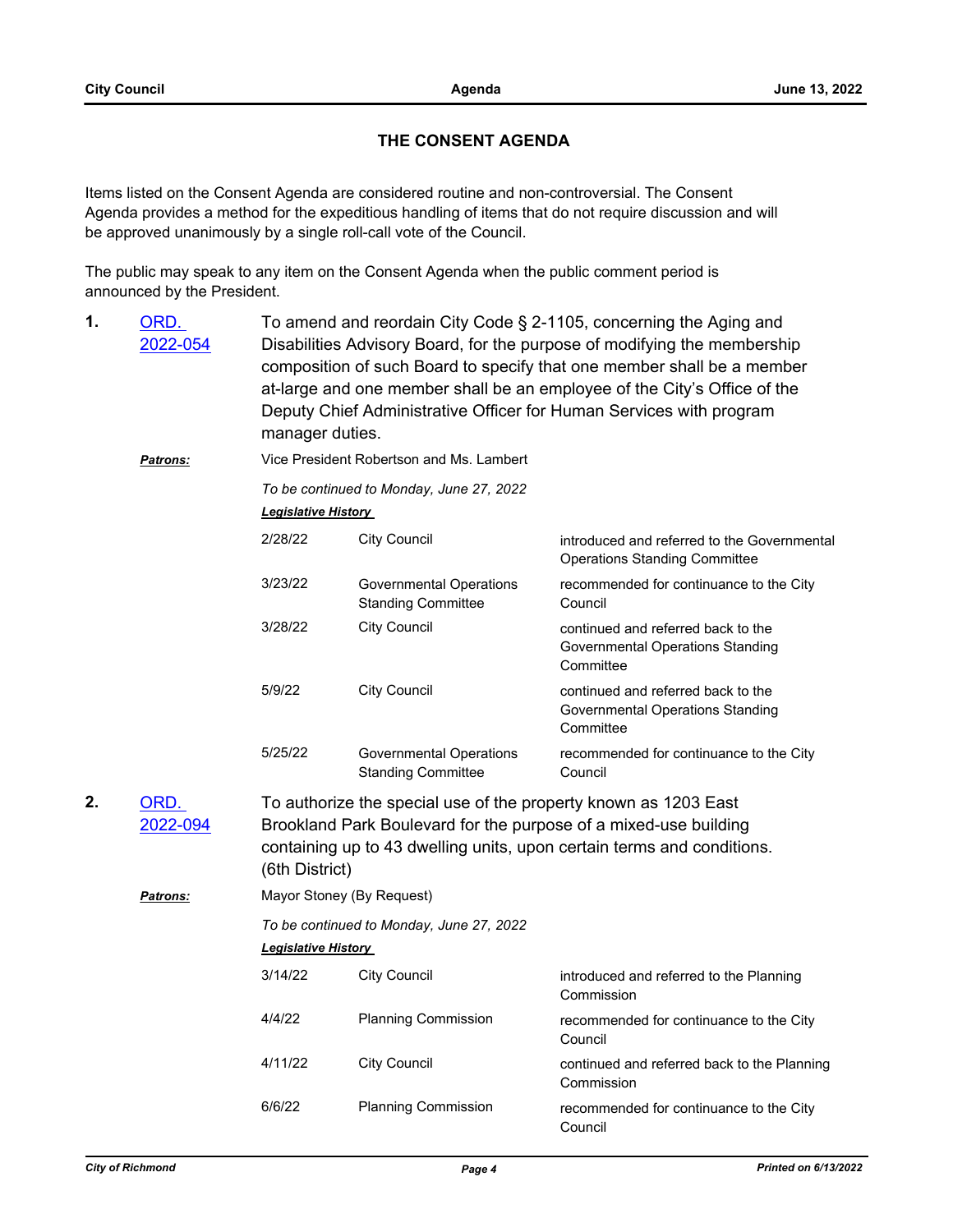| 3. | ORD.<br>2022-121                                                                                                                                                                                                                 | To authorize the special use of the properties known as 2100, 2106, 2112,<br>2118, and 2124 Broad Rock Boulevard for the purpose of a commercial<br>building with off-street parking, upon certain terms and conditions.<br>(9th District) |                                                      |                                                                                                                                                                                                                                                                                                       |  |  |
|----|----------------------------------------------------------------------------------------------------------------------------------------------------------------------------------------------------------------------------------|--------------------------------------------------------------------------------------------------------------------------------------------------------------------------------------------------------------------------------------------|------------------------------------------------------|-------------------------------------------------------------------------------------------------------------------------------------------------------------------------------------------------------------------------------------------------------------------------------------------------------|--|--|
|    | <b>Patrons:</b>                                                                                                                                                                                                                  | Mayor Stoney (By Request)                                                                                                                                                                                                                  |                                                      |                                                                                                                                                                                                                                                                                                       |  |  |
|    |                                                                                                                                                                                                                                  | <b>Legislative History</b>                                                                                                                                                                                                                 | To be amended and continued to Monday, June 27, 2022 |                                                                                                                                                                                                                                                                                                       |  |  |
|    |                                                                                                                                                                                                                                  | 4/11/22                                                                                                                                                                                                                                    | <b>City Council</b>                                  | introduced and referred to the Planning<br>Commission                                                                                                                                                                                                                                                 |  |  |
|    |                                                                                                                                                                                                                                  | 5/2/22                                                                                                                                                                                                                                     | <b>Planning Commission</b>                           | recommended for continuance to the City<br>Council                                                                                                                                                                                                                                                    |  |  |
|    |                                                                                                                                                                                                                                  | 5/9/22                                                                                                                                                                                                                                     | <b>City Council</b>                                  | continued and referred back to the Planning<br>Commission                                                                                                                                                                                                                                             |  |  |
|    |                                                                                                                                                                                                                                  | 6/6/22                                                                                                                                                                                                                                     | <b>Planning Commission</b>                           | recommended for approval with amendments<br>to the City Council                                                                                                                                                                                                                                       |  |  |
| 4. | ORD.<br>To authorize the special use of the property known as 3336 Cutshaw<br>2022-122<br>Avenue for the purpose of three two-family detached dwellings and a<br>parking area, upon certain terms and conditions. (1st District) |                                                                                                                                                                                                                                            |                                                      |                                                                                                                                                                                                                                                                                                       |  |  |
|    | <b>Patrons:</b>                                                                                                                                                                                                                  | Mayor Stoney (By Request)                                                                                                                                                                                                                  |                                                      |                                                                                                                                                                                                                                                                                                       |  |  |
|    |                                                                                                                                                                                                                                  | To be amended and continued to Monday, June 27, 2022                                                                                                                                                                                       |                                                      |                                                                                                                                                                                                                                                                                                       |  |  |
|    |                                                                                                                                                                                                                                  | <b>Legislative History</b>                                                                                                                                                                                                                 |                                                      |                                                                                                                                                                                                                                                                                                       |  |  |
|    |                                                                                                                                                                                                                                  | 4/11/22                                                                                                                                                                                                                                    | <b>City Council</b>                                  | introduced and referred to the Planning<br>Commission                                                                                                                                                                                                                                                 |  |  |
|    |                                                                                                                                                                                                                                  | 5/2/22                                                                                                                                                                                                                                     | <b>Planning Commission</b>                           | recommended for continuance to the City<br>Council                                                                                                                                                                                                                                                    |  |  |
|    |                                                                                                                                                                                                                                  | 5/9/22                                                                                                                                                                                                                                     | <b>City Council</b>                                  | continued and referred back to the Planning<br>Commission                                                                                                                                                                                                                                             |  |  |
|    |                                                                                                                                                                                                                                  | 6/6/22                                                                                                                                                                                                                                     | <b>Planning Commission</b>                           | recommended for approval with amendments<br>to the City Council                                                                                                                                                                                                                                       |  |  |
| 5. | <u>ORD.</u><br>2022-127                                                                                                                                                                                                          | (2nd District)                                                                                                                                                                                                                             |                                                      | To authorize the special use of the property known as 2417 Stuart Avenue<br>for the purpose of a [single-family attached dwelling with an accessory]<br>dwelling unit within an accessory building to an existing single-family<br>attached dwelling, upon certain terms and conditions. (As Amended) |  |  |
|    | Patrons:                                                                                                                                                                                                                         | Mayor Stoney (By Request)                                                                                                                                                                                                                  |                                                      |                                                                                                                                                                                                                                                                                                       |  |  |
|    |                                                                                                                                                                                                                                  | <b>Legislative History</b>                                                                                                                                                                                                                 |                                                      |                                                                                                                                                                                                                                                                                                       |  |  |
|    |                                                                                                                                                                                                                                  | 4/25/22                                                                                                                                                                                                                                    | <b>City Council</b>                                  | introduced and referred to the Planning<br>Commission                                                                                                                                                                                                                                                 |  |  |
|    |                                                                                                                                                                                                                                  | 5/16/22                                                                                                                                                                                                                                    | <b>Planning Commission</b>                           | recommended for approval with amendments<br>to the City Council                                                                                                                                                                                                                                       |  |  |
|    |                                                                                                                                                                                                                                  | 5/23/22                                                                                                                                                                                                                                    | <b>City Council</b>                                  | amended and continued to the City Council                                                                                                                                                                                                                                                             |  |  |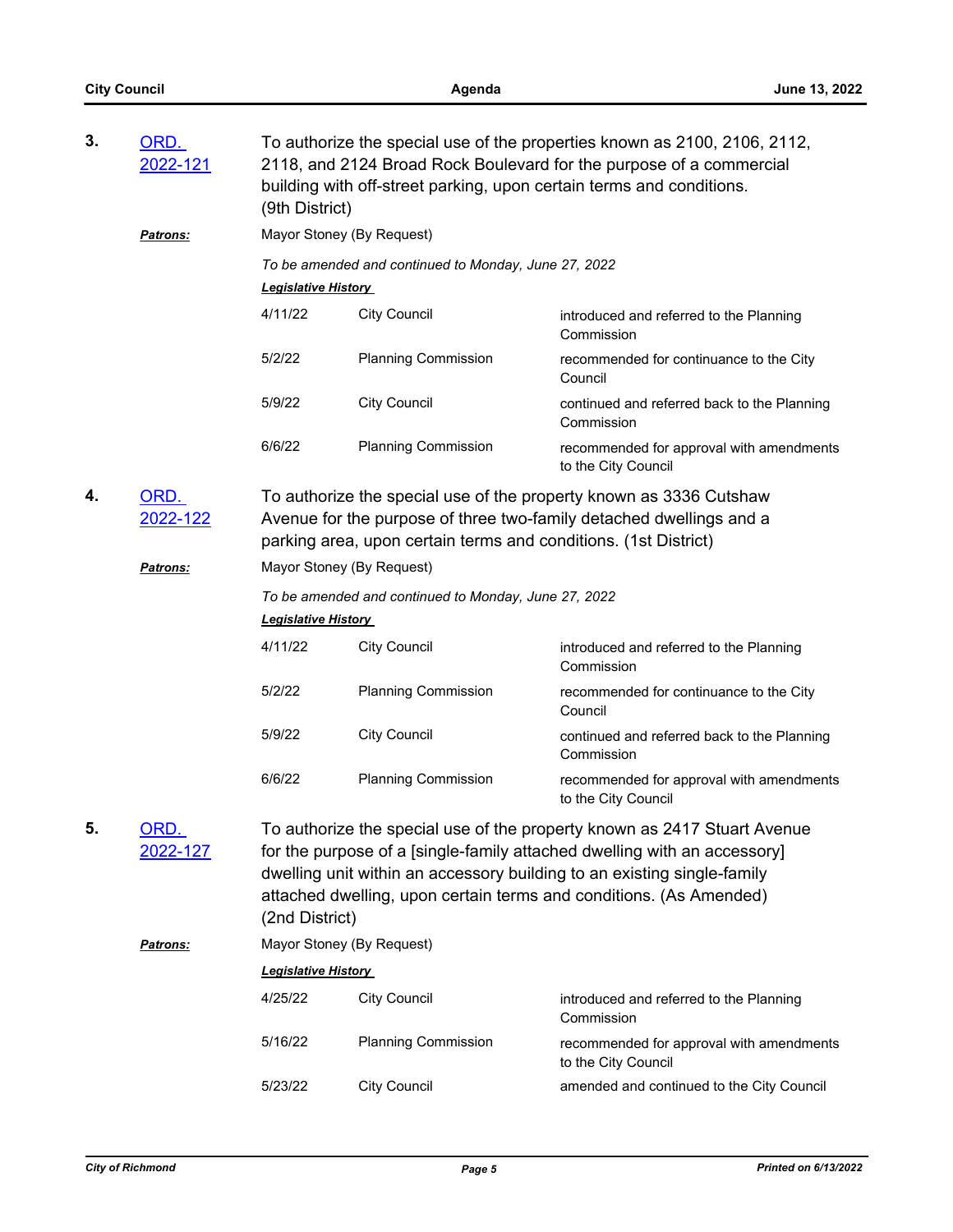| 6. | ORD.<br><u>2022-145</u> | To rezone the property known as 600 Decatur Street from the B-7<br>Mixed-Use Business District to the B-4 Central Business District.<br>(6th District) |                                                                      |                                                                                                                                                                                                                                                                                                    |
|----|-------------------------|--------------------------------------------------------------------------------------------------------------------------------------------------------|----------------------------------------------------------------------|----------------------------------------------------------------------------------------------------------------------------------------------------------------------------------------------------------------------------------------------------------------------------------------------------|
|    | <b>Patrons:</b>         | Mayor Stoney (By Request)                                                                                                                              |                                                                      |                                                                                                                                                                                                                                                                                                    |
|    |                         | <b>Legislative History</b>                                                                                                                             |                                                                      |                                                                                                                                                                                                                                                                                                    |
|    |                         | 5/9/22                                                                                                                                                 | <b>City Council</b>                                                  | introduced and referred to the Planning<br>Commission                                                                                                                                                                                                                                              |
|    |                         | 6/6/22                                                                                                                                                 | <b>Planning Commission</b>                                           | recommended for approval to the City<br>Council                                                                                                                                                                                                                                                    |
| 7. | ORD.<br>2022-146        |                                                                                                                                                        |                                                                      | To rezone the property known as 1200 Dinwiddie Avenue from the M-1<br>Light Industrial District to the B-7 Mixed-Use Business District. (6th District)                                                                                                                                             |
|    | <b>Patrons:</b>         | Mayor Stoney (By Request)                                                                                                                              |                                                                      |                                                                                                                                                                                                                                                                                                    |
|    |                         | <b>Legislative History</b>                                                                                                                             |                                                                      |                                                                                                                                                                                                                                                                                                    |
|    |                         | 5/9/22                                                                                                                                                 | <b>City Council</b>                                                  | introduced and referred to the Planning<br>Commission                                                                                                                                                                                                                                              |
|    |                         | 6/6/22                                                                                                                                                 | <b>Planning Commission</b>                                           | recommended for approval to the City<br>Council                                                                                                                                                                                                                                                    |
| 8. | ORD.<br>2022-147        | (7th District)                                                                                                                                         | Street for the purpose of (i) an age-restricted multifamily dwelling | To authorize the special use of the property known as 2516 East Leigh<br>containing up to 62 dwelling units and an accessory parking area and (ii)<br>up to nine single-family attached dwellings, upon certain terms and<br>conditions, and to repeal Ord. No. 95-151-153, adopted Jun. 26, 1995. |
|    | Patrons:                | Mayor Stoney (By Request)                                                                                                                              |                                                                      |                                                                                                                                                                                                                                                                                                    |
|    |                         | <b>Legislative History</b>                                                                                                                             |                                                                      |                                                                                                                                                                                                                                                                                                    |
|    |                         | 5/9/22                                                                                                                                                 | <b>City Council</b>                                                  | introduced and referred to the Planning<br>Commission                                                                                                                                                                                                                                              |
|    |                         | 6/6/22                                                                                                                                                 | <b>Planning Commission</b>                                           | recommended for approval to the City<br>Council                                                                                                                                                                                                                                                    |
| 9. | ORD.<br><u>2022-148</u> |                                                                                                                                                        | parking, upon certain terms and conditions. (6th District)           | To authorize the special use of the property known as 3216 3rd Avenue for<br>the purpose of four single-family detached dwellings, with off-street                                                                                                                                                 |
|    | Patrons:                | Mayor Stoney (By Request)                                                                                                                              |                                                                      |                                                                                                                                                                                                                                                                                                    |
|    |                         |                                                                                                                                                        | To be continued to Monday, June 27, 2022                             |                                                                                                                                                                                                                                                                                                    |
|    |                         | <b>Legislative History</b>                                                                                                                             |                                                                      |                                                                                                                                                                                                                                                                                                    |
|    |                         | 5/9/22                                                                                                                                                 | <b>City Council</b>                                                  | introduced and referred to the Planning<br>Commission                                                                                                                                                                                                                                              |
|    |                         | 6/6/22                                                                                                                                                 | <b>Planning Commission</b>                                           | recommended for continuance to the City<br>Council                                                                                                                                                                                                                                                 |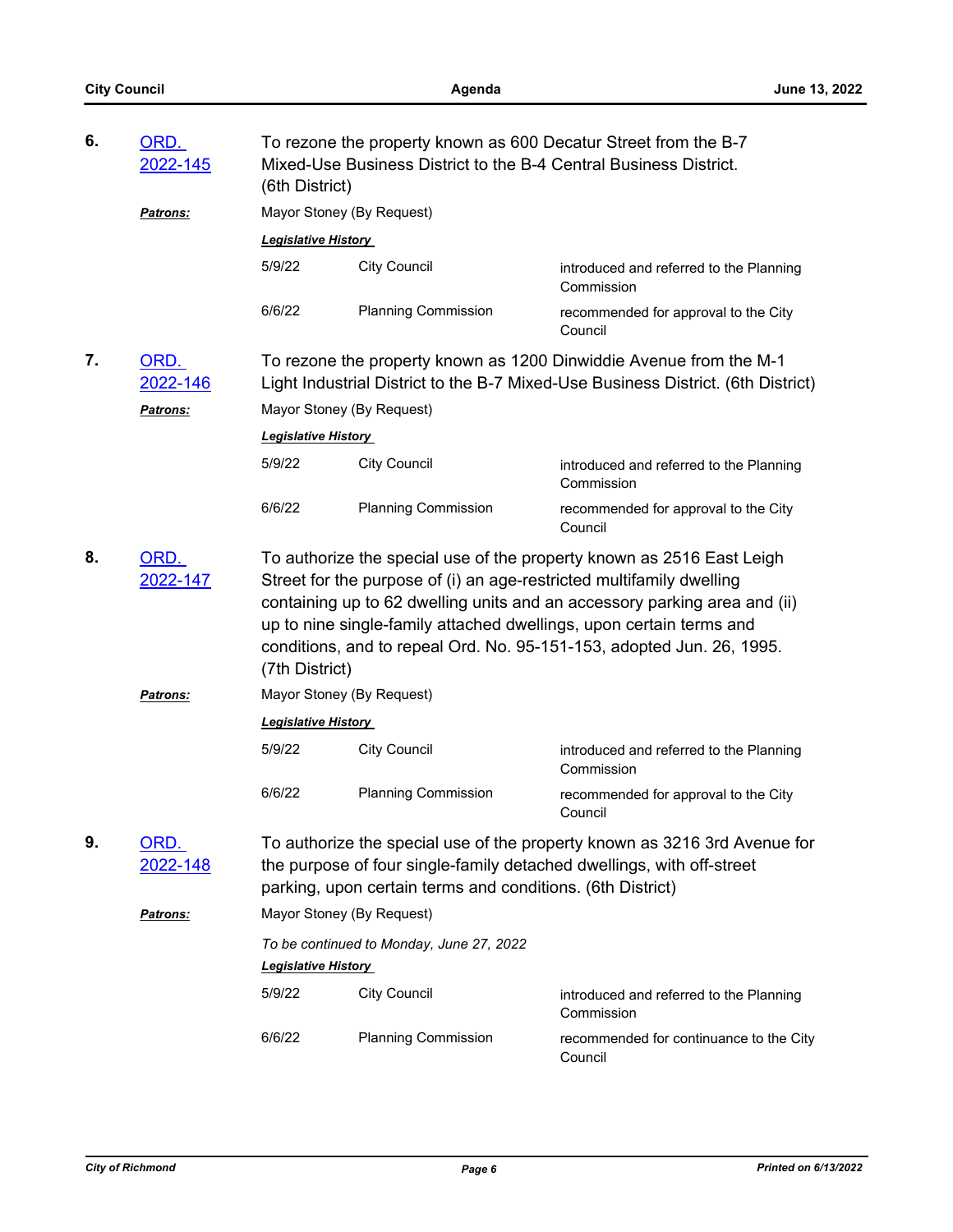| 10. | ORD.<br>2022-149        | § 36-105.                  |                                                                                                                                       | To amend Ord. No. 2021-040, adopted May 24, 2021, which adopted the<br>Fiscal Year 2021-2022 General Fund Budget and made appropriations<br>pursuant thereto, by re-appropriating a \$1,173,840.00 portion of the Fiscal<br>Year 2020-2021 fund balance excess identified as an assignment of<br>"Unspent Building Code Fees" in the City's 2021 Annual Comprehensive<br>Financial Report, and to appropriate these funds to the Fiscal Year<br>2021-2022 General Fund Budget by increasing estimated revenues and<br>the amount appropriated to the Department of Planning and Development<br>Review by \$1,173,840.00 for the purpose of supporting the local building<br>department functions of the Department of Planning and Development<br>Review's Division of Permits and Inspections in compliance with Va. Code |
|-----|-------------------------|----------------------------|---------------------------------------------------------------------------------------------------------------------------------------|----------------------------------------------------------------------------------------------------------------------------------------------------------------------------------------------------------------------------------------------------------------------------------------------------------------------------------------------------------------------------------------------------------------------------------------------------------------------------------------------------------------------------------------------------------------------------------------------------------------------------------------------------------------------------------------------------------------------------------------------------------------------------------------------------------------------------|
|     | Patrons:                | Mayor Stoney               |                                                                                                                                       |                                                                                                                                                                                                                                                                                                                                                                                                                                                                                                                                                                                                                                                                                                                                                                                                                            |
|     |                         | <b>Legislative History</b> |                                                                                                                                       |                                                                                                                                                                                                                                                                                                                                                                                                                                                                                                                                                                                                                                                                                                                                                                                                                            |
|     |                         | 5/23/22                    | <b>City Council</b>                                                                                                                   | introduced and referred to the City Council                                                                                                                                                                                                                                                                                                                                                                                                                                                                                                                                                                                                                                                                                                                                                                                |
| 11. | ORD.<br>2022-153        |                            | technical assistance program.                                                                                                         | To authorize the Chief Administrative Officer to accept funds in the amount<br>of \$30,000.00 from the National League of Cities Institute, Inc., to amend<br>the Fiscal Year 2021-2022 Special Fund Budget by creating a new special<br>fund for the Office of Minority Business Development called The National<br>League of Cities Special Fund, and to appropriate the increase to the<br>Fiscal Year 2021-2022 Special Fund Budget by increasing estimated<br>revenues and the amount appropriated to the Office of Minority Business<br>Development's The National League of Cities Special Fund by \$30,000.00<br>for the purpose of funding technical assistance and consulting services for<br>the City in connection with the National League of Cities Institute, Inc.,                                         |
|     | Patrons:                |                            | Mayor Stoney and Ms. Lambert                                                                                                          |                                                                                                                                                                                                                                                                                                                                                                                                                                                                                                                                                                                                                                                                                                                                                                                                                            |
|     |                         | <b>Legislative History</b> |                                                                                                                                       |                                                                                                                                                                                                                                                                                                                                                                                                                                                                                                                                                                                                                                                                                                                                                                                                                            |
|     |                         | 5/23/22                    | <b>City Council</b>                                                                                                                   | introduced and referred to the City Council                                                                                                                                                                                                                                                                                                                                                                                                                                                                                                                                                                                                                                                                                                                                                                                |
| 12. | <u>ORD.</u><br>2022-155 | 16000022041.               | To authorize the Chief Administrative Officer and the Director of<br>towing-related services and tow lot operation for the purpose of | Procurement Services, for and on behalf of the City of Richmond, to<br>execute the fifth Contract Modification to Contract No. 16000022041<br>between the City and Manchester Marketing, Inc. T/A Seibert's Towing for<br>documenting the exercise of the second renewal option of Contract No.                                                                                                                                                                                                                                                                                                                                                                                                                                                                                                                            |
|     | Patrons:                | Mayor Stoney               |                                                                                                                                       |                                                                                                                                                                                                                                                                                                                                                                                                                                                                                                                                                                                                                                                                                                                                                                                                                            |
|     |                         | <b>Legislative History</b> |                                                                                                                                       |                                                                                                                                                                                                                                                                                                                                                                                                                                                                                                                                                                                                                                                                                                                                                                                                                            |
|     |                         | 5/23/22                    | <b>City Council</b>                                                                                                                   | introduced and referred to the Public Safety<br><b>Standing Committee</b>                                                                                                                                                                                                                                                                                                                                                                                                                                                                                                                                                                                                                                                                                                                                                  |
|     |                         | 5/31/22                    | <b>City Council</b>                                                                                                                   | referred to the City Council                                                                                                                                                                                                                                                                                                                                                                                                                                                                                                                                                                                                                                                                                                                                                                                               |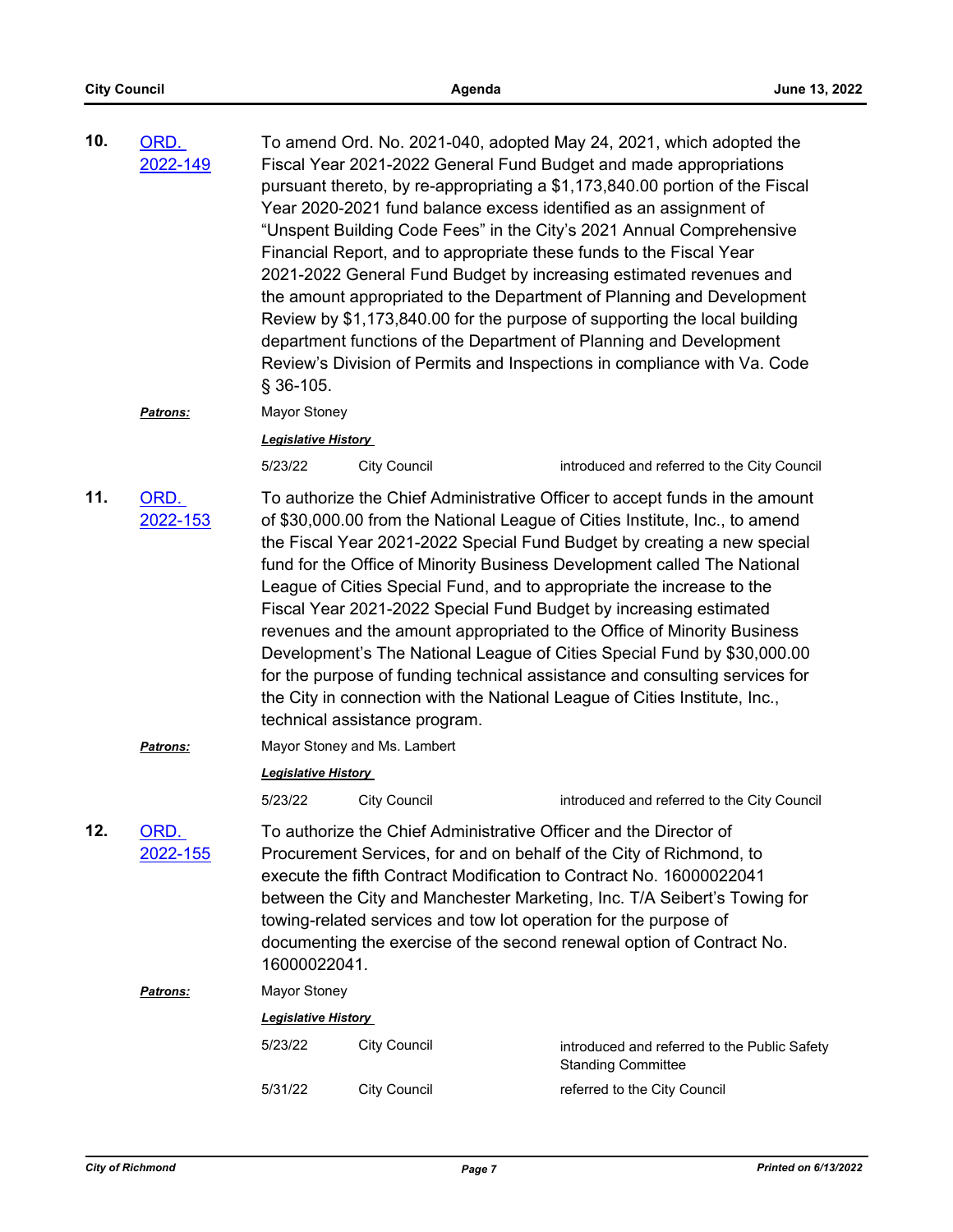| 13. | ORD.<br>2022-157 | (6th District)                                                                                                                                                                                                                                        |                                          | To amend Ord. No. 2021-042, adopted May 24, 2021, which (i) accepted<br>a program of proposed Capital Improvement Projects for Fiscal Year<br>2021-2022 and the four fiscal years thereafter, (ii) adopted a Capital<br>Budget for Fiscal Year 2021-2022, and (iii) determined a means of<br>financing the same, to modify the purpose of the Heritage Center /<br>Lumpkin's Jail (Devil's Half Acre) project in the Economic and Community<br>Development category to provide that the scope of such project includes<br>the planning, design, and implementation of the memorialization of the<br>property known as 1305 North 5th Street due to the property's historical<br>significance associated with its use as the Burial Grounds for Free People<br>of Colour and Slaves, and the relocation, stabilization, renovation, and<br>interpretation of the Winfree Cottage, the home of an enslaved woman. |  |  |
|-----|------------------|-------------------------------------------------------------------------------------------------------------------------------------------------------------------------------------------------------------------------------------------------------|------------------------------------------|-----------------------------------------------------------------------------------------------------------------------------------------------------------------------------------------------------------------------------------------------------------------------------------------------------------------------------------------------------------------------------------------------------------------------------------------------------------------------------------------------------------------------------------------------------------------------------------------------------------------------------------------------------------------------------------------------------------------------------------------------------------------------------------------------------------------------------------------------------------------------------------------------------------------|--|--|
|     | Patrons:         | Mayor Stoney and Ms. Lambert                                                                                                                                                                                                                          |                                          |                                                                                                                                                                                                                                                                                                                                                                                                                                                                                                                                                                                                                                                                                                                                                                                                                                                                                                                 |  |  |
|     |                  | <b>Legislative History</b>                                                                                                                                                                                                                            |                                          |                                                                                                                                                                                                                                                                                                                                                                                                                                                                                                                                                                                                                                                                                                                                                                                                                                                                                                                 |  |  |
|     |                  | 5/23/22                                                                                                                                                                                                                                               | <b>City Council</b>                      | introduced and referred to the Planning<br>Commission                                                                                                                                                                                                                                                                                                                                                                                                                                                                                                                                                                                                                                                                                                                                                                                                                                                           |  |  |
|     |                  | 6/6/22                                                                                                                                                                                                                                                | <b>Planning Commission</b>               | recommended for approval to the City<br>Council                                                                                                                                                                                                                                                                                                                                                                                                                                                                                                                                                                                                                                                                                                                                                                                                                                                                 |  |  |
| 14. | ORD.<br>2022-158 | To authorize the Chief Administrative Officer, for and on behalf of the City<br>of Richmond, to execute a Family Lifeline Grant Contract between the City<br>of Richmond and Family Lifeline for the purpose of expanding family<br>support services. |                                          |                                                                                                                                                                                                                                                                                                                                                                                                                                                                                                                                                                                                                                                                                                                                                                                                                                                                                                                 |  |  |
|     | <b>Patrons:</b>  | Mayor Stoney                                                                                                                                                                                                                                          |                                          |                                                                                                                                                                                                                                                                                                                                                                                                                                                                                                                                                                                                                                                                                                                                                                                                                                                                                                                 |  |  |
|     |                  | 6//9/2022 Education and Human Services Standing Committee meeting CANCELLED -<br>CONTINUED to 7/14/2022 Education and Human Services Standing Committee meeting                                                                                       |                                          |                                                                                                                                                                                                                                                                                                                                                                                                                                                                                                                                                                                                                                                                                                                                                                                                                                                                                                                 |  |  |
|     |                  | <b>Legislative History</b>                                                                                                                                                                                                                            | To be continued to Monday, July 25, 2022 |                                                                                                                                                                                                                                                                                                                                                                                                                                                                                                                                                                                                                                                                                                                                                                                                                                                                                                                 |  |  |
|     |                  | 5/23/22                                                                                                                                                                                                                                               | <b>City Council</b>                      | introduced and referred to the Education and<br>Human Services Standing Committee                                                                                                                                                                                                                                                                                                                                                                                                                                                                                                                                                                                                                                                                                                                                                                                                                               |  |  |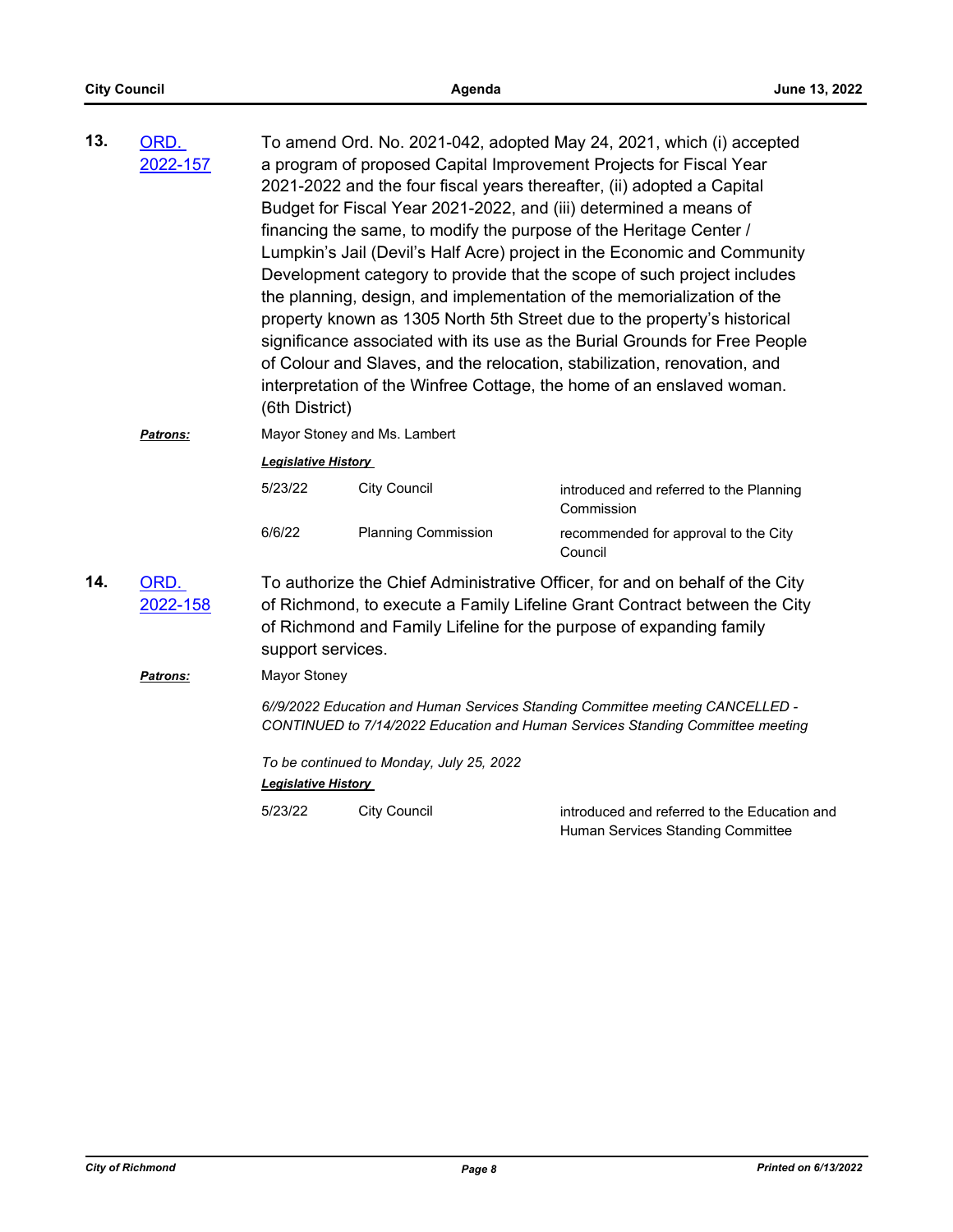| 15. | ORD.<br>2022-168  |                                                                                                                                                                                                                                                     | automated services to various departments. | To amend Ord. No. 2021-040, adopted May 24, 2021, which adopted the<br>Fiscal Year 2021-2022 General Fund Budget and made appropriations<br>pursuant thereto, by increasing estimated revenues from real estate taxes<br>by \$8,607,617.00, transferring funds from various agencies and<br>non-departmental programs, and appropriating (i) a \$1,887,025.00<br>increase in estimated revenues from real estate taxes recognized but<br>unappropriated by Ord. No. 2022-029, adopted Feb. 2, 2022, (ii) the<br>aforementioned \$8,607,617.00 increase, and (iii) the aforementioned<br>transferred funds to various agencies and non-departmental programs; and<br>to amend Ord. No. 2021-045, adopted May 24, 2021, which adopted the<br>Fiscal Year 2021-2022 Internal Service Fund Budgets and made<br>appropriations thereto, by increasing estimated revenues and the amount<br>appropriated to the Department of Information Technology Internal Service<br>Fund by \$6,672,361.00 to provide for employee compensation<br>adjustments in the Department of Information Technology and for |  |
|-----|-------------------|-----------------------------------------------------------------------------------------------------------------------------------------------------------------------------------------------------------------------------------------------------|--------------------------------------------|---------------------------------------------------------------------------------------------------------------------------------------------------------------------------------------------------------------------------------------------------------------------------------------------------------------------------------------------------------------------------------------------------------------------------------------------------------------------------------------------------------------------------------------------------------------------------------------------------------------------------------------------------------------------------------------------------------------------------------------------------------------------------------------------------------------------------------------------------------------------------------------------------------------------------------------------------------------------------------------------------------------------------------------------------------------------------------------------------|--|
|     | Patrons:          | Mayor Stoney                                                                                                                                                                                                                                        |                                            |                                                                                                                                                                                                                                                                                                                                                                                                                                                                                                                                                                                                                                                                                                                                                                                                                                                                                                                                                                                                                                                                                                   |  |
|     |                   | <b>Legislative History</b>                                                                                                                                                                                                                          |                                            |                                                                                                                                                                                                                                                                                                                                                                                                                                                                                                                                                                                                                                                                                                                                                                                                                                                                                                                                                                                                                                                                                                   |  |
|     |                   | 6/6/22                                                                                                                                                                                                                                              | <b>City Council</b>                        | introduced and referred to the City Council                                                                                                                                                                                                                                                                                                                                                                                                                                                                                                                                                                                                                                                                                                                                                                                                                                                                                                                                                                                                                                                       |  |
| 16. | ORD.<br>2022-169  |                                                                                                                                                                                                                                                     | firearms in the city of Richmond.          | To authorize the City's participation in a firearm buyback program with The<br>Robby Poblete Foundation pursuant to Va. Code § 15.2-915.5, and in<br>connection therewith to authorize the Chief Administrative Officer, for and<br>on behalf of the City of Richmond, to execute a Grant Contract between the<br>City of Richmond and The Robby Poblete Foundation for the purpose of<br>authorizing a firearm buyback event in accordance with Va. Code §<br>15.2-915.5 to reduce gun violence by decreasing the number of available                                                                                                                                                                                                                                                                                                                                                                                                                                                                                                                                                            |  |
|     | Patrons:          | Mayor Stoney, Ms. Lambert, President Newbille, Ms. Trammell, Ms. Jordan, Mr. Addison<br>and Ms. Lynch<br><b>Legislative History</b>                                                                                                                 |                                            |                                                                                                                                                                                                                                                                                                                                                                                                                                                                                                                                                                                                                                                                                                                                                                                                                                                                                                                                                                                                                                                                                                   |  |
|     |                   |                                                                                                                                                                                                                                                     |                                            |                                                                                                                                                                                                                                                                                                                                                                                                                                                                                                                                                                                                                                                                                                                                                                                                                                                                                                                                                                                                                                                                                                   |  |
|     |                   | 6/6/22                                                                                                                                                                                                                                              | <b>City Council</b>                        | introduced and referred to the City Council                                                                                                                                                                                                                                                                                                                                                                                                                                                                                                                                                                                                                                                                                                                                                                                                                                                                                                                                                                                                                                                       |  |
| 17. | RES.<br>2022-R025 | To express the City Council's support for highly prioritizing appropriations<br>for the construction of combined sewer system plan projects by July 1,<br>2035, to improve water quality in the James River in a financially<br>sustainable manner. |                                            |                                                                                                                                                                                                                                                                                                                                                                                                                                                                                                                                                                                                                                                                                                                                                                                                                                                                                                                                                                                                                                                                                                   |  |
|     | Patrons:          |                                                                                                                                                                                                                                                     |                                            | Mayor Stoney, Ms. Lambert, Ms. Jordan, Mr. Jones, Ms. Nye and Ms. Lynch                                                                                                                                                                                                                                                                                                                                                                                                                                                                                                                                                                                                                                                                                                                                                                                                                                                                                                                                                                                                                           |  |
|     |                   | <b>Legislative History</b>                                                                                                                                                                                                                          |                                            |                                                                                                                                                                                                                                                                                                                                                                                                                                                                                                                                                                                                                                                                                                                                                                                                                                                                                                                                                                                                                                                                                                   |  |
|     |                   | 4/11/22                                                                                                                                                                                                                                             | <b>City Council</b>                        | introduced and referred to the Governmental<br><b>Operations Standing Committee</b>                                                                                                                                                                                                                                                                                                                                                                                                                                                                                                                                                                                                                                                                                                                                                                                                                                                                                                                                                                                                               |  |
|     |                   | 5/9/22                                                                                                                                                                                                                                              | <b>City Council</b>                        | continued and referred back to the<br>Governmental Operations Standing<br>Committee                                                                                                                                                                                                                                                                                                                                                                                                                                                                                                                                                                                                                                                                                                                                                                                                                                                                                                                                                                                                               |  |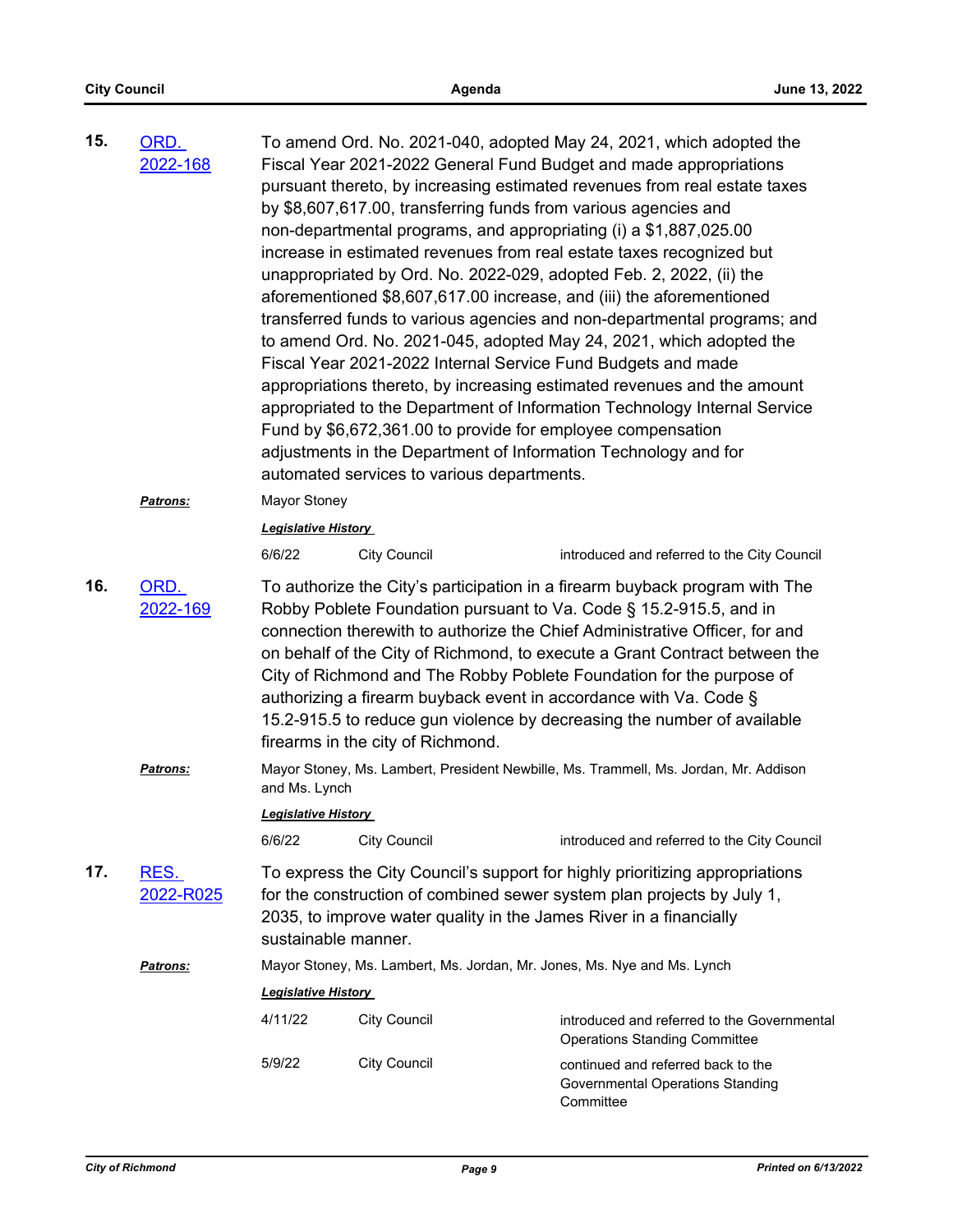|     | <b>City Council</b>                  |                                          | Agenda                                                                | June 13, 2022                                                                                                                                  |
|-----|--------------------------------------|------------------------------------------|-----------------------------------------------------------------------|------------------------------------------------------------------------------------------------------------------------------------------------|
|     |                                      | 5/25/22                                  | <b>Governmental Operations</b><br><b>Standing Committee</b>           | recommended for approval to the City<br>Council                                                                                                |
| 18. | RES.<br>2022-R031<br><b>Patrons:</b> |                                          | Juvenile Community Crime Control Act.<br>Mayor Stoney and Ms. Lambert | To approve the City of Richmond Plan of Services under the Virginia                                                                            |
|     |                                      |                                          | Continuance Per Patron's Request                                      |                                                                                                                                                |
|     |                                      | <b>Legislative History</b>               | To be continued to Monday, July 25, 2022                              |                                                                                                                                                |
|     |                                      | 5/23/22                                  | <b>City Council</b>                                                   | introduced and referred to the Public Safety<br><b>Standing Committee</b>                                                                      |
|     |                                      | 5/31/22                                  | <b>City Council</b>                                                   | referred to the City Council                                                                                                                   |
|     |                                      |                                          | THE REGULAR AGENDA                                                    |                                                                                                                                                |
| 19. | ORD.<br>2021-097                     |                                          | conditions. (3rd District)                                            | To authorize the special use of the property known as 1500 North<br>Lombardy Street for the purpose of four wall signs, upon certain terms and |
|     | <b>Patrons:</b>                      |                                          |                                                                       |                                                                                                                                                |
|     |                                      | To be continued to Monday, July 25, 2022 |                                                                       |                                                                                                                                                |
|     |                                      | <b>Legislative History</b>               |                                                                       |                                                                                                                                                |
|     |                                      | 4/12/21                                  | <b>City Council</b>                                                   | introduced and referred to the Planning<br>Commission                                                                                          |
|     |                                      | 5/3/21                                   | <b>Planning Commission</b>                                            | recommended for continuance to the City<br>Council                                                                                             |
|     |                                      | 5/10/21                                  | <b>City Council</b>                                                   | continued and referred back to the Planning<br>Commission                                                                                      |
|     |                                      | 7/19/21                                  | <b>Planning Commission</b>                                            | recommended for continuance to the City<br>Council                                                                                             |
|     |                                      | 7/26/21                                  | <b>City Council</b>                                                   | continued and referred back to the Planning<br>Commission                                                                                      |
|     |                                      | 9/20/21                                  | <b>Planning Commission</b>                                            | recommended for continuance to the City<br>Council                                                                                             |
|     |                                      | 9/27/21                                  | <b>City Council</b>                                                   | continued and referred back to the Planning<br>Commission                                                                                      |
|     |                                      | 10/18/21                                 | <b>Planning Commission</b>                                            | recommended for continuance to the City<br>Council                                                                                             |
|     |                                      | 11/8/21                                  | <b>City Council</b>                                                   | continued and referred back to the Planning<br>Commission                                                                                      |
|     |                                      | 11/15/21                                 | <b>Planning Commission</b>                                            | recommended for continuance to the City<br>Council                                                                                             |
|     |                                      | 12/13/21                                 | <b>City Council</b>                                                   | continued and referred back to the Planning<br>Commission                                                                                      |
|     |                                      | 2/22/22                                  | <b>Planning Commission</b>                                            | recommended for continuance to the City<br>Council                                                                                             |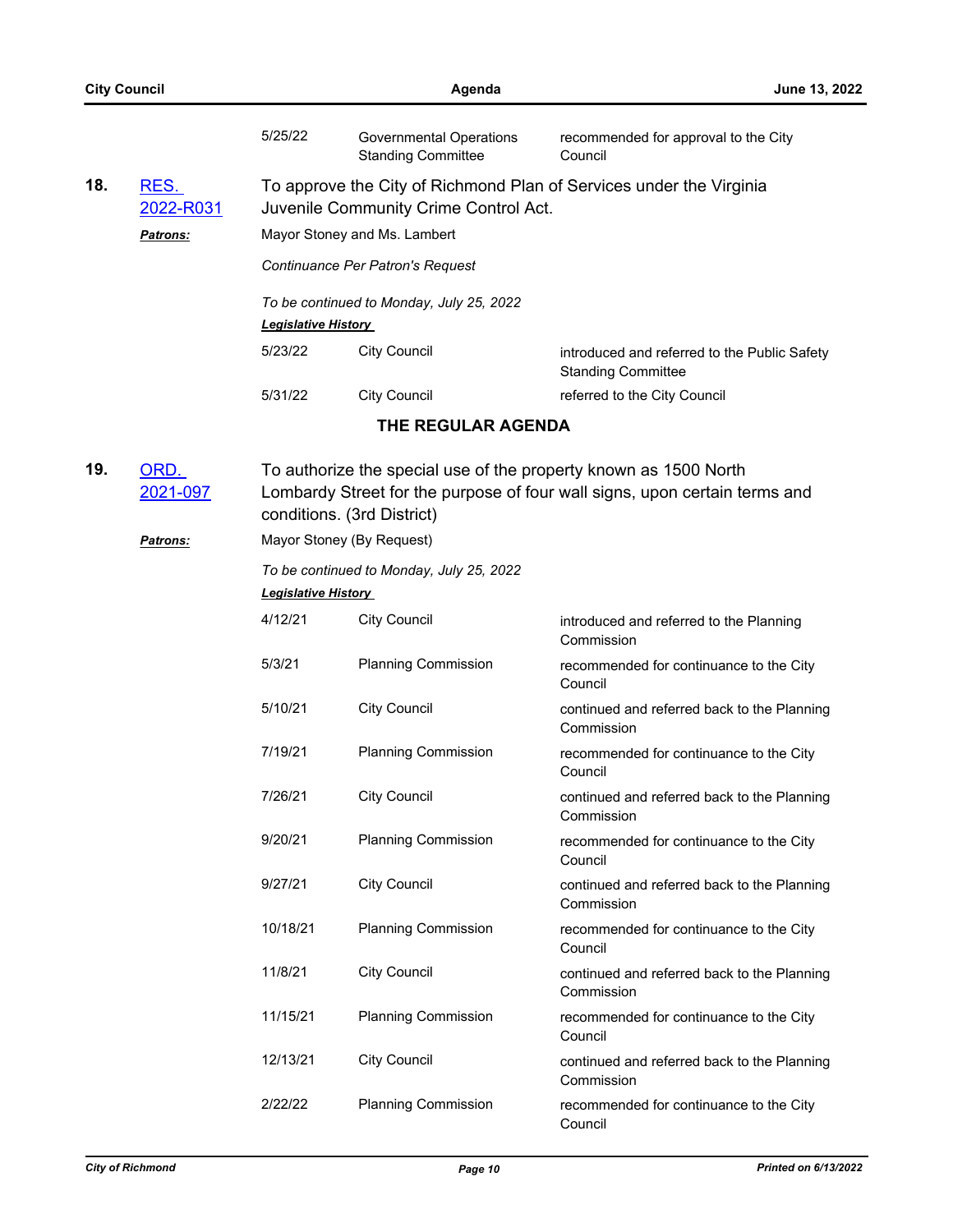|     | <b>City Council</b>     |                            | Agenda                                                                                                               | June 13, 2022                                                                                                                                       |
|-----|-------------------------|----------------------------|----------------------------------------------------------------------------------------------------------------------|-----------------------------------------------------------------------------------------------------------------------------------------------------|
|     |                         | 2/28/22                    | <b>City Council</b>                                                                                                  | continued and referred back to the Planning<br>Commission                                                                                           |
|     |                         | 3/21/22                    | <b>Planning Commission</b>                                                                                           | recommended for continuance to the City<br>Council                                                                                                  |
|     |                         | 3/28/22                    | <b>City Council</b>                                                                                                  | continued and referred back to the Planning<br>Commission                                                                                           |
|     |                         | 6/6/22                     | <b>Planning Commission</b>                                                                                           | recommended for continuance to the City<br>Council                                                                                                  |
| 20. | ORD.<br>2022-091        | Board.                     |                                                                                                                      | To amend ch. 2, art. V of the City Code by adding therein a new div. 20 (§§<br>2-1202.1-2-1202.5) for the purpose of establishing a Civilian Review |
|     | <b>Patrons:</b>         | Mayor Stoney               |                                                                                                                      |                                                                                                                                                     |
|     |                         | <b>Legislative History</b> | To be continued to Monday, September 12, 2022                                                                        |                                                                                                                                                     |
|     |                         | 3/14/22                    | <b>City Council</b>                                                                                                  | introduced and referred to the Public Safety<br><b>Standing Committee</b>                                                                           |
|     |                         | 3/14/22                    | <b>City Council</b>                                                                                                  | introduced and referred to the Governmental<br><b>Operations Standing Committee</b>                                                                 |
|     |                         | 3/22/22                    | <b>Public Safety Standing</b><br>Committee                                                                           | recommended for approval to the City<br>Council                                                                                                     |
|     |                         | 3/28/22                    | <b>City Council</b>                                                                                                  | continued and referred back to the<br>Governmental Operations Standing<br>Committee                                                                 |
|     |                         | 5/9/22                     | <b>City Council</b>                                                                                                  | continued and referred back to the<br>Governmental Operations Standing<br>Committee                                                                 |
|     |                         | 5/25/22                    | <b>Governmental Operations</b><br><b>Standing Committee</b>                                                          | recommended for continuance to the City<br>Council                                                                                                  |
| 21. | <u>ORD.</u><br>2022-119 |                            | November 5, 2024, shall be conducted by ranked choice voting in<br>accordance with section Va. Code § 24.2-673.1(B). | To determine that the election of the members of the Council to be held on                                                                          |
|     | <u>Patrons:</u>         |                            | Ms. Jordan, Mr. Addison and Ms. Lynch                                                                                |                                                                                                                                                     |
|     |                         |                            | To be continued to Monday, September 12, 2022 per patron's request                                                   |                                                                                                                                                     |
|     |                         | Legislative History        |                                                                                                                      |                                                                                                                                                     |
|     |                         | 4/11/22                    | <b>City Council</b>                                                                                                  | introduced and referred to the Governmental<br><b>Operations Standing Committee</b>                                                                 |
|     |                         | 5/9/22                     | <b>City Council</b>                                                                                                  | continued and referred to the Organizational<br>Development Standing Committee                                                                      |
|     |                         | 6/6/22                     | Organizational Development<br><b>Standing Committee</b>                                                              | recommended for continuance to the City<br>Council                                                                                                  |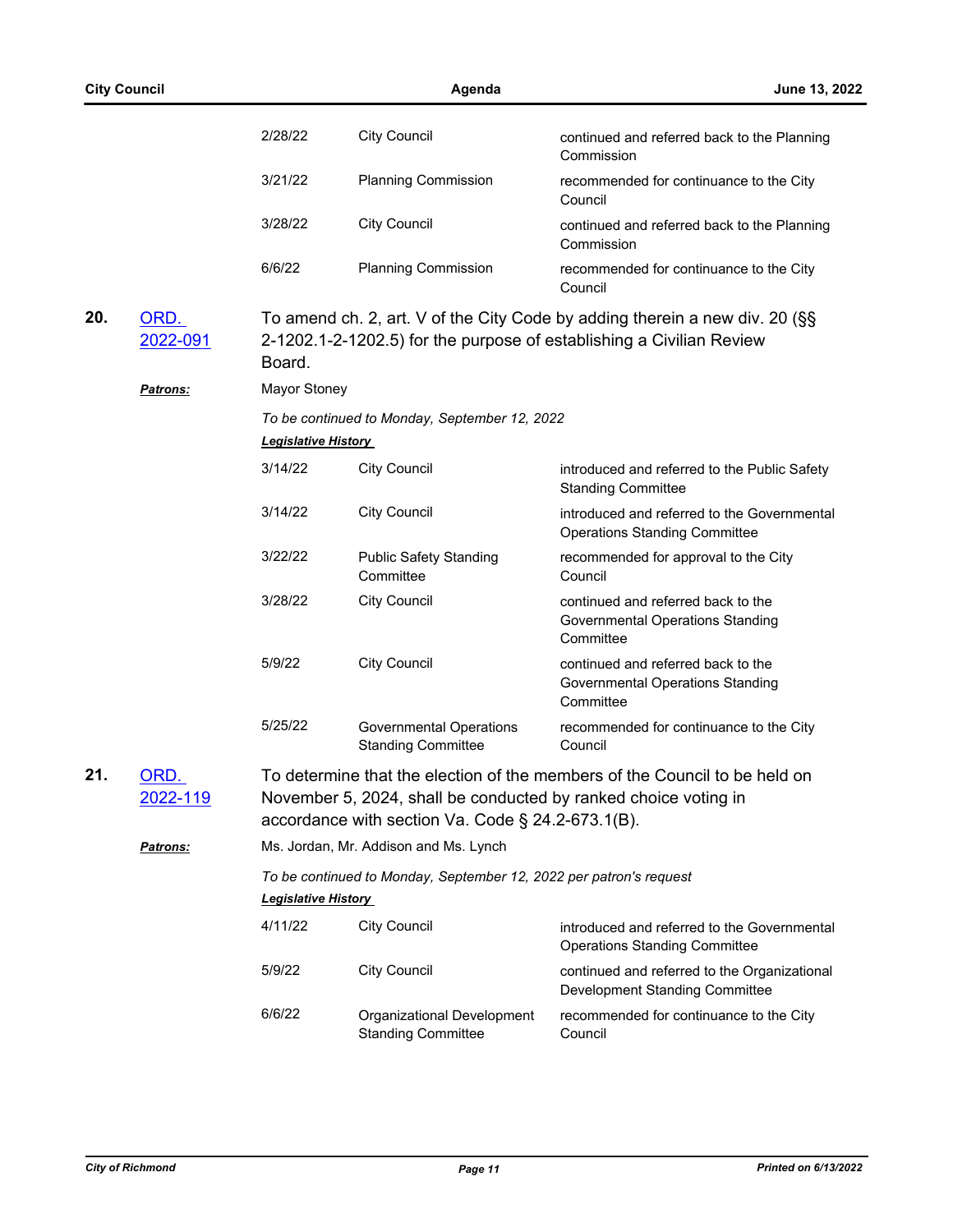| 22. | RES.<br>2019-R057        | To require that Richmond Performing Arts Alliance take all actions<br>necessary to sell at fair market value its property at 623 East Broad Street<br>and contribute the proceeds thereof to its endowment as provided in a<br>Comprehensive Agreement dated Sept. 14, 2007. (5th District) |                                                                      |                                                                                              |  |
|-----|--------------------------|---------------------------------------------------------------------------------------------------------------------------------------------------------------------------------------------------------------------------------------------------------------------------------------------|----------------------------------------------------------------------|----------------------------------------------------------------------------------------------|--|
|     | <b>Patrons:</b>          | Mr. Agelasto                                                                                                                                                                                                                                                                                |                                                                      |                                                                                              |  |
|     |                          | To be stricken<br><b>Legislative History</b>                                                                                                                                                                                                                                                |                                                                      |                                                                                              |  |
|     |                          | 9/23/19                                                                                                                                                                                                                                                                                     | <b>City Council</b>                                                  | introduced and referred to the Finance and<br><b>Economic Development Standing Committee</b> |  |
|     |                          | 10/17/19                                                                                                                                                                                                                                                                                    | Finance and Economic<br>Development Standing<br>Committee            | recommended for continuance to the City<br>Council                                           |  |
|     |                          | 11/12/19                                                                                                                                                                                                                                                                                    | <b>City Council</b>                                                  | continued and referred back to the Finance<br>and Economic Development Standing<br>Committee |  |
|     |                          | 11/21/19                                                                                                                                                                                                                                                                                    | Finance and Economic<br>Development Standing<br>Committee            | recommended for approval to the City<br>Council                                              |  |
|     |                          | 12/9/19                                                                                                                                                                                                                                                                                     | <b>City Council</b>                                                  | continued to the City Council                                                                |  |
|     |                          | 1/27/20                                                                                                                                                                                                                                                                                     | <b>City Council</b>                                                  | continued to the City Council                                                                |  |
|     |                          | 4/13/20                                                                                                                                                                                                                                                                                     | <b>City Council</b>                                                  | continued to the City Council                                                                |  |
|     |                          | 5/26/20                                                                                                                                                                                                                                                                                     | <b>City Council</b>                                                  | continued to the City Council                                                                |  |
|     |                          | 7/27/20                                                                                                                                                                                                                                                                                     | <b>City Council</b>                                                  | continued to the City Council                                                                |  |
|     |                          | 11/9/20                                                                                                                                                                                                                                                                                     | <b>City Council</b>                                                  | continued to the City Council                                                                |  |
|     |                          | 4/26/21                                                                                                                                                                                                                                                                                     | <b>City Council</b>                                                  | continued to the City Council                                                                |  |
|     |                          | 2/28/22                                                                                                                                                                                                                                                                                     | <b>City Council</b>                                                  | continued to the City Council                                                                |  |
|     |                          | 4/25/22                                                                                                                                                                                                                                                                                     | <b>City Council</b>                                                  | continued to the City Council                                                                |  |
| 23. | <u>RES.</u><br>2021-R026 | To direct the City Planning Commission to prepare, submit to public<br>hearing, and consider an amendment making certain changes to the<br>Master Plan.                                                                                                                                     |                                                                      |                                                                                              |  |
|     | <b>Patrons:</b>          | and Mr. Jones                                                                                                                                                                                                                                                                               |                                                                      | President Newbille, Vice President Robertson, Ms. Jordan, Ms. Lambert, Ms. Trammell          |  |
|     |                          | <b>Legislative History</b>                                                                                                                                                                                                                                                                  | To be continued to Monday, September 12, 2022                        |                                                                                              |  |
|     |                          | 4/26/21                                                                                                                                                                                                                                                                                     | <b>City Council</b>                                                  | introduced and referred to the Land Use,<br>Housing and Transportation Standing<br>Committee |  |
|     |                          | 5/18/21                                                                                                                                                                                                                                                                                     | Land Use, Housing and<br><b>Transportation Standing</b><br>Committee | recommended for continuance to the City<br>Council                                           |  |
|     |                          | 5/24/21                                                                                                                                                                                                                                                                                     | <b>City Council</b>                                                  | continued to the Land Use, Housing and<br><b>Transportation Standing Committee</b>           |  |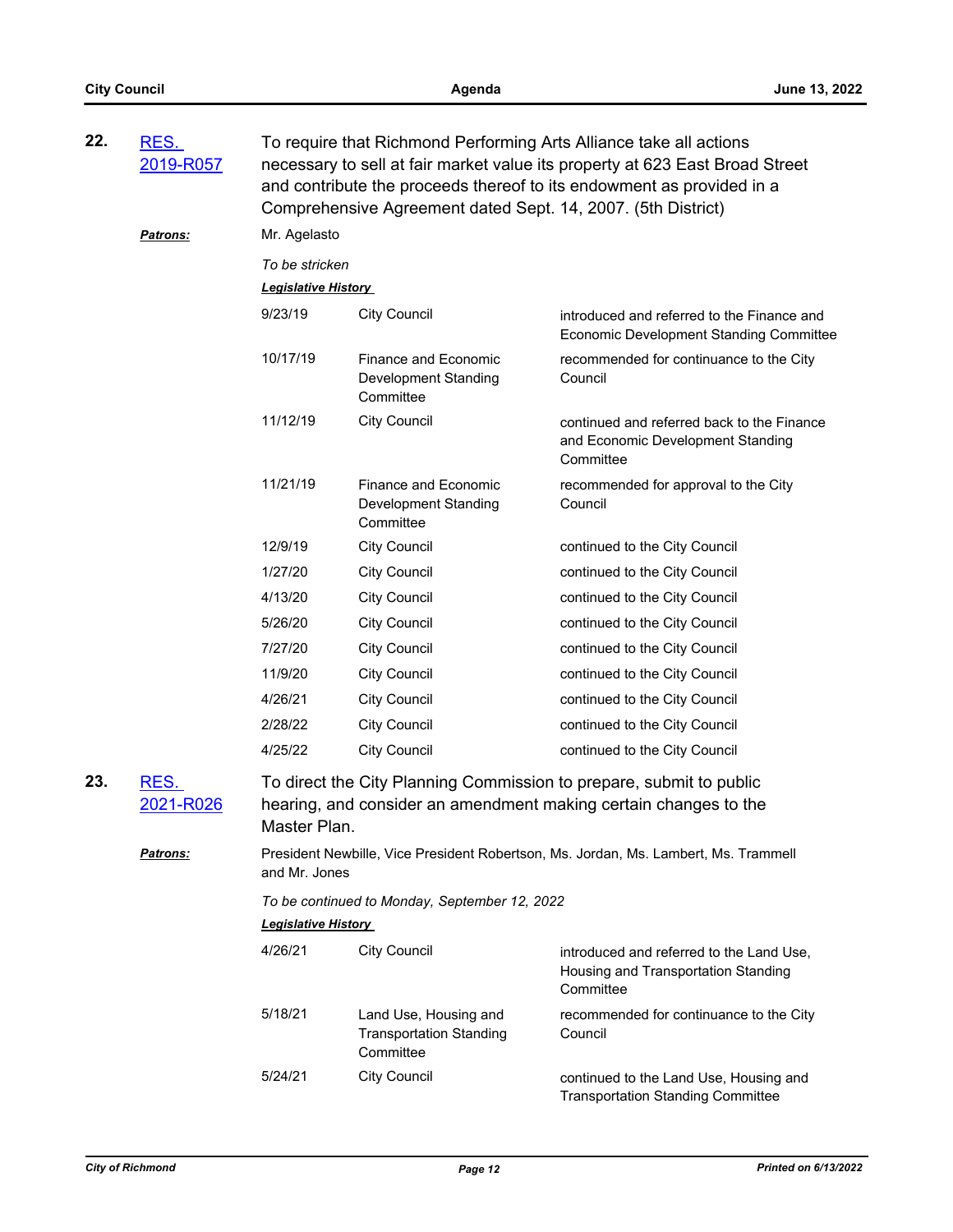| 6/24/21  | Land Use, Housing and<br><b>Transportation Standing</b><br>Committee | recommended for continuance to the City<br>Council                                               |
|----------|----------------------------------------------------------------------|--------------------------------------------------------------------------------------------------|
| 6/28/21  | <b>City Council</b>                                                  | continued and referred back to the Land<br>Use, Housing and Transportation Standing<br>Committee |
| 7/20/21  | Land Use, Housing and<br><b>Transportation Standing</b><br>Committee | recommended for continuance to the City<br>Council                                               |
| 7/26/21  | <b>City Council</b>                                                  | continued and referred back to the Land<br>Use, Housing and Transportation Standing<br>Committee |
| 9/21/21  | Land Use, Housing and<br><b>Transportation Standing</b><br>Committee | recommended for continuance to the City<br>Council                                               |
| 9/27/21  | <b>City Council</b>                                                  | continued and referred back to the Land<br>Use, Housing and Transportation Standing<br>Committee |
| 10/19/21 | Land Use, Housing and<br><b>Transportation Standing</b><br>Committee | recommended for continuance to the City<br>Council                                               |
| 11/8/21  | <b>City Council</b>                                                  | continued and referred back to the Land<br>Use, Housing and Transportation Standing<br>Committee |
| 11/16/21 | Land Use, Housing and<br><b>Transportation Standing</b><br>Committee | recommended for approval to the City<br>Council                                                  |
| 12/13/21 | <b>City Council</b>                                                  | continued to the City Council                                                                    |
| 1/10/22  | <b>City Council</b>                                                  | continued to the City Council                                                                    |
| 2/14/22  | <b>City Council</b>                                                  | continued to the City Council                                                                    |
| 2/28/22  | <b>City Council</b>                                                  | continued to the City Council                                                                    |
| 3/14/22  | <b>City Council</b>                                                  | continued to the City Council                                                                    |
| 4/11/22  | <b>City Council</b>                                                  | continued to the City Council                                                                    |
| 4/25/22  | <b>City Council</b>                                                  | continued to the City Council                                                                    |
| 5/23/22  | <b>City Council</b>                                                  | continued to the City Council                                                                    |
|          |                                                                      |                                                                                                  |

RES. **24.**

[2022-R007](http://richmondva.legistar.com/gateway.aspx?m=l&id=/matter.aspx?key=31084)

To express the Council's support, should the citizens of Richmond approve a second referendum for the development and operation of a resort casino, for using the revenues received as a result of the development and operation of such resort casino to provide a two-penny reduction in the City's real estate tax rate and funding for public schools and community infrastructure.

*Patrons:* Vice President Robertson, President Newbille, Ms. Trammell and Mayor Stoney

*To be amended and continued to Monday, July 25, 2022 Legislative History*